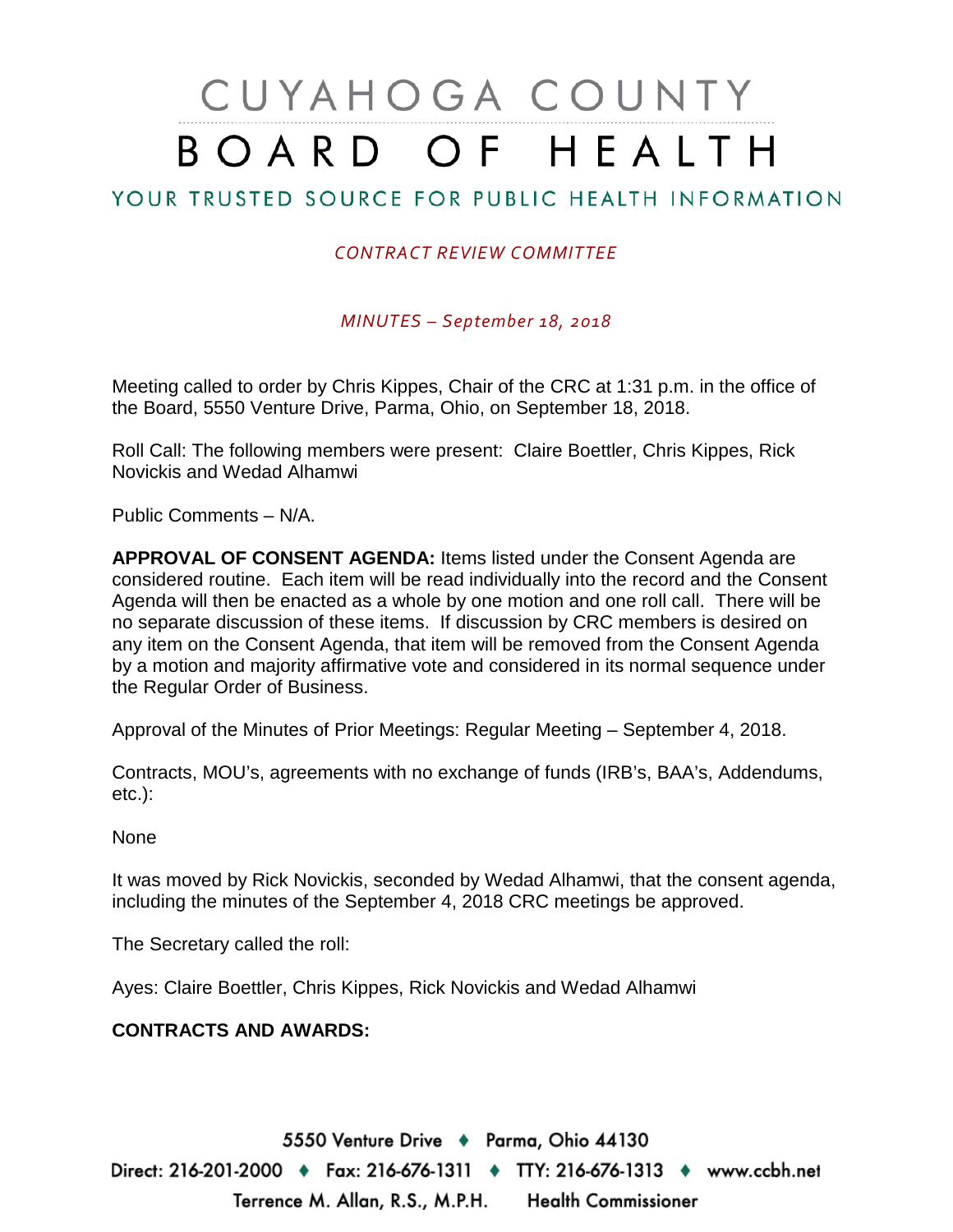Tabled Items

CRC 2018-99 16002 W. 130<sup>th</sup> St. Strongsville, Ohio 44136

No action at this time.

CRC 2018-100 7208 Broadview Rd. Parma, Ohio 44134

No action at this time.

CRC 2018-123 7454 Bronson Rd. Olmsted Township, Ohio 44138

No action at this time.

CRC 2018-137 16006 W. 130<sup>th</sup> St. Strongsville, Ohio 44136

No action at this time.

CRC 2018-142 Epidemiology, Surveillance and Informatics Services submitting an agreement with the Association of Ohio Health Commissioners (AOHC) to secure an emergency preparedness consultant from July 1, 2018 to June 30, 2019. Amount to be paid to AOHC is not to exceed \$5,500.00.

Purpose: To allow AOHC to secure an emergency preparedness consultant on behalf of CCBH to serve as a liaison for emergency preparedness planning functions as outlined by the BTeam.

Funding Source: 100% reimbursable through the FY2019 PHEP grant

No action at this time.

New Items For Review

Bid/Quote Openings ≥ \$25,000.00

None

5550 Venture Drive + Parma, Ohio 44130

Direct: 216-201-2000 ♦ Fax: 216-676-1311 ♦ TTY: 216-676-1313 ♦ www.ccbh.net Terrence M. Allan, R.S., M.P.H. **Health Commissioner**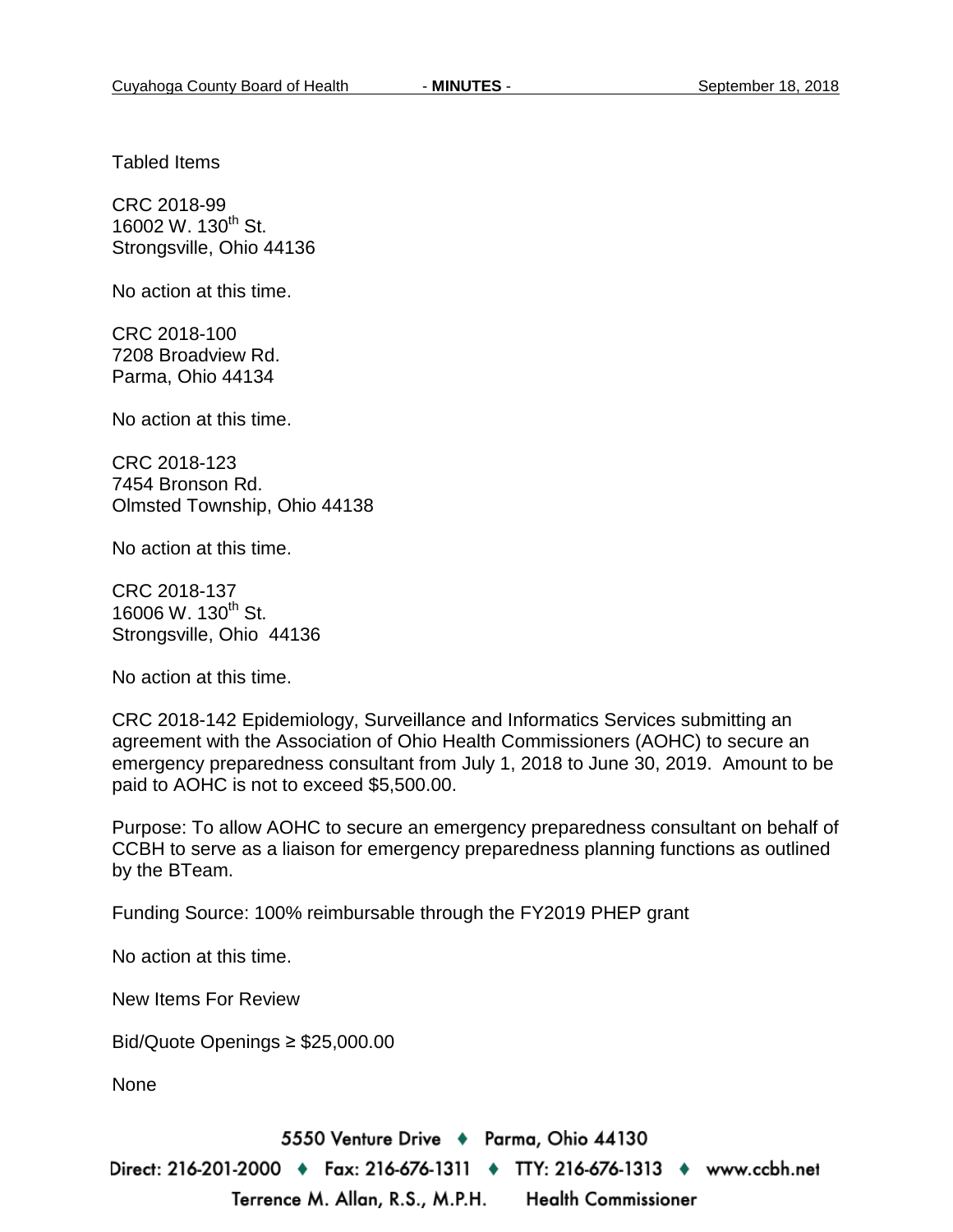Bid/Quote Openings < \$25,000.00

None

Expenditures: Contracts up to \$25,000.00

It was moved by Claire Boettler, seconded by Wedad Alhamwi that the addendum to the contract (Resolution 2018-32) with Azalea Health to increase the amount paid to Azalea Health from \$58,100.00 to \$65,630.00 be approved.

Presented by: Andrew Heffron

Purpose: To provide electronic medical records services.

Funding Source: 100% funded through CCBH General Revenue

The Secretary called the roll:

Ayes: Terry Allan, Claire Boettler, Chris Kippes, Rick Novickis and Wedad Alhamwi

It was moved by Rick Novickis, seconded by Chris Kippes that the contract (CRC 2018- 146) with State Auto Insurance Companies for commercial property insurance, computer/software insurance, public employee dishonesty insurance and terrorism coverage from August 28, 2018 through August 28, 2019 in the amount of \$8,931.00 be approved.

Presented by: Becki Burke

Purpose: Renewal of insurance coverage for CCBH.

Funding Source: 100% funded through CCBH General Revenue.

The Secretary called the roll:

Ayes: Claire Boettler, Chris Kippes, Rick Novickis and Wedad Alhamwi

Revenue Generating Agreements up to \$25,000.00

None

Contract Rescissions

None

Other Business

5550 Venture Drive + Parma, Ohio 44130

Direct: 216-201-2000 ♦ Fax: 216-676-1311 ♦ TTY: 216-676-1313 ♦ www.ccbh.net Terrence M. Allan, R.S., M.P.H. **Health Commissioner**